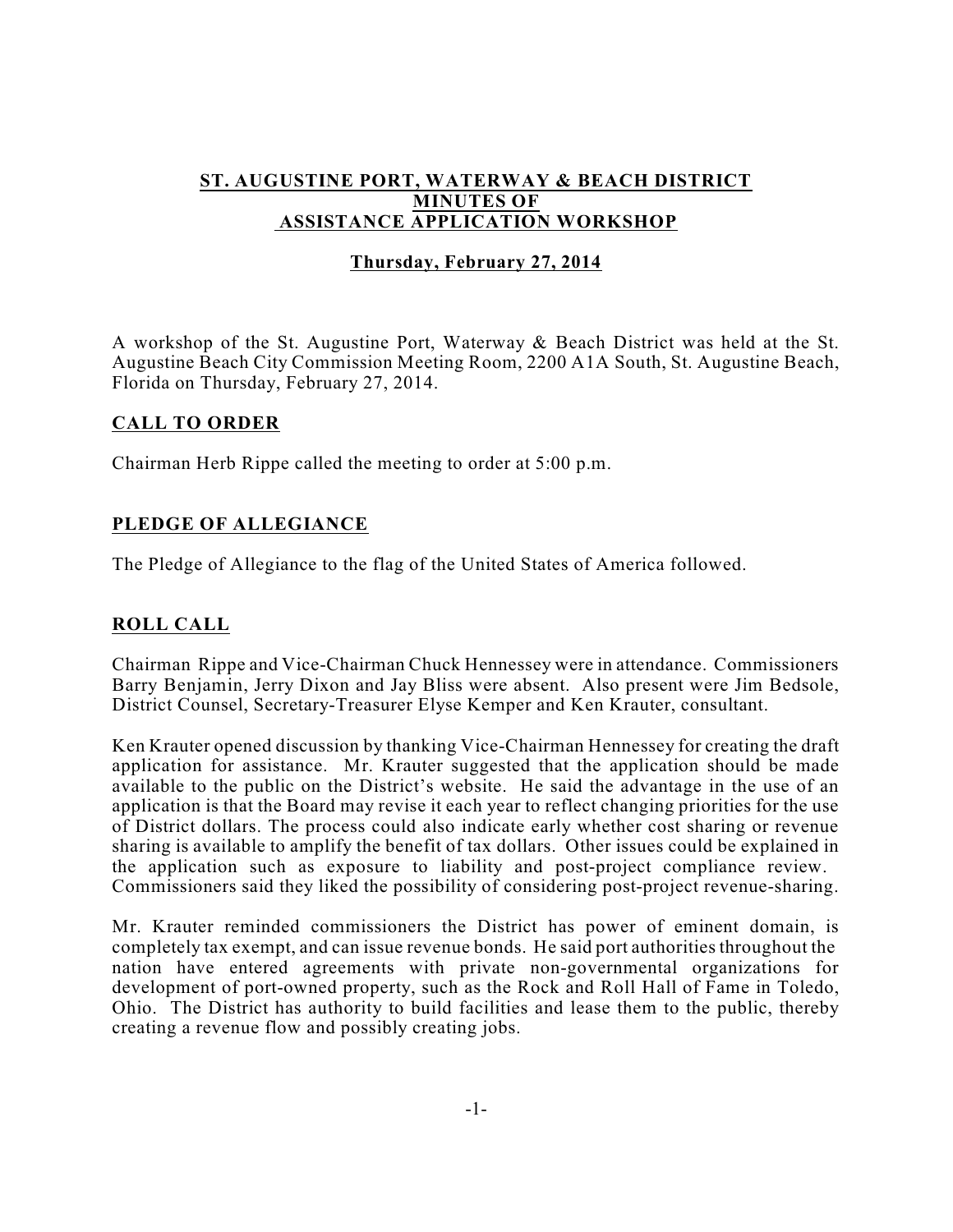Chairman Rippe said the possibility of cost-sharing or post-project revenue sharing should be explored in the application. He said local economic developmentshould be a high priority for the District and that he wants the District to have a more pro-active approach to doing its business. He said when Luhrs considered which of their plants to close in an economic downturn, they chose the St. Augustine plant because the property was more marketable. No local agency offered any incentive to keep the plant open and save the jobs.

Vice-Chairman Hennessey said the District's application schedule should dovetail with the Florida Inland Navigation District (FIND) and that he has attempted to accomplish that. Chairman Rippe said representatives from the City of St. Augustine usually need interlocal agreements in March to apply for FIND match funds in June. This means the District's application process has to begin in the Fall of the preceding year. Ms. Kemper added the budget must be set in September each year according to TRIM requirements, but the budget does not need to detail each separate project. Vice-Chairman Hennessey said the applications could all be reviewed and awarded at the same time by a ranking and vote by commissioners.

Chairman Rippe said he believes the District needs one application period which would precede FIND's application period. In this manner, applications to FIND could include commitments from the District for any necessary matching funds. He said starting the application process in October each year would allow the District to know its available funds before receiving applications. Applications can be reviewed for completeness, and then either returned to the applicant for completion, or provided to commissioners for review and evaluation.

Vice-Chairman Hennessey said applications could be filed by December 1 each year, presented at the January meeting, and the final awards made at the February meeting.

Chairman Rippe said he wants a matrix for each project, ranking it according to District priorities. For him, the top priorities would be economic development, inlet management, and expanding the District county-wide. Vice-Chairman Hennessey suggested the application could list District priorities for the coming year as guidance to applicants. Mr. Krauter said applicants should be able to demonstrate how their proposed project fits into the District's charter and goals.

Chairman Rippe said both the county and City of St. Augustine have compliance review procedures to monitor outcomes of projects. For example, the Board has committed over six hundred thousand dollars in the past three years to the City for dredging. Yet, only half that much had actually been spent and the District's budget still reflected the higher amount. No one from the City or the District communicated the correct figure or requested it. Vice-Chairman Hennessey said he would include the requirement for a follow-up review. He also said language referencing water quality and environmental considerations, or any other matters not within the District's purview, will be removed.